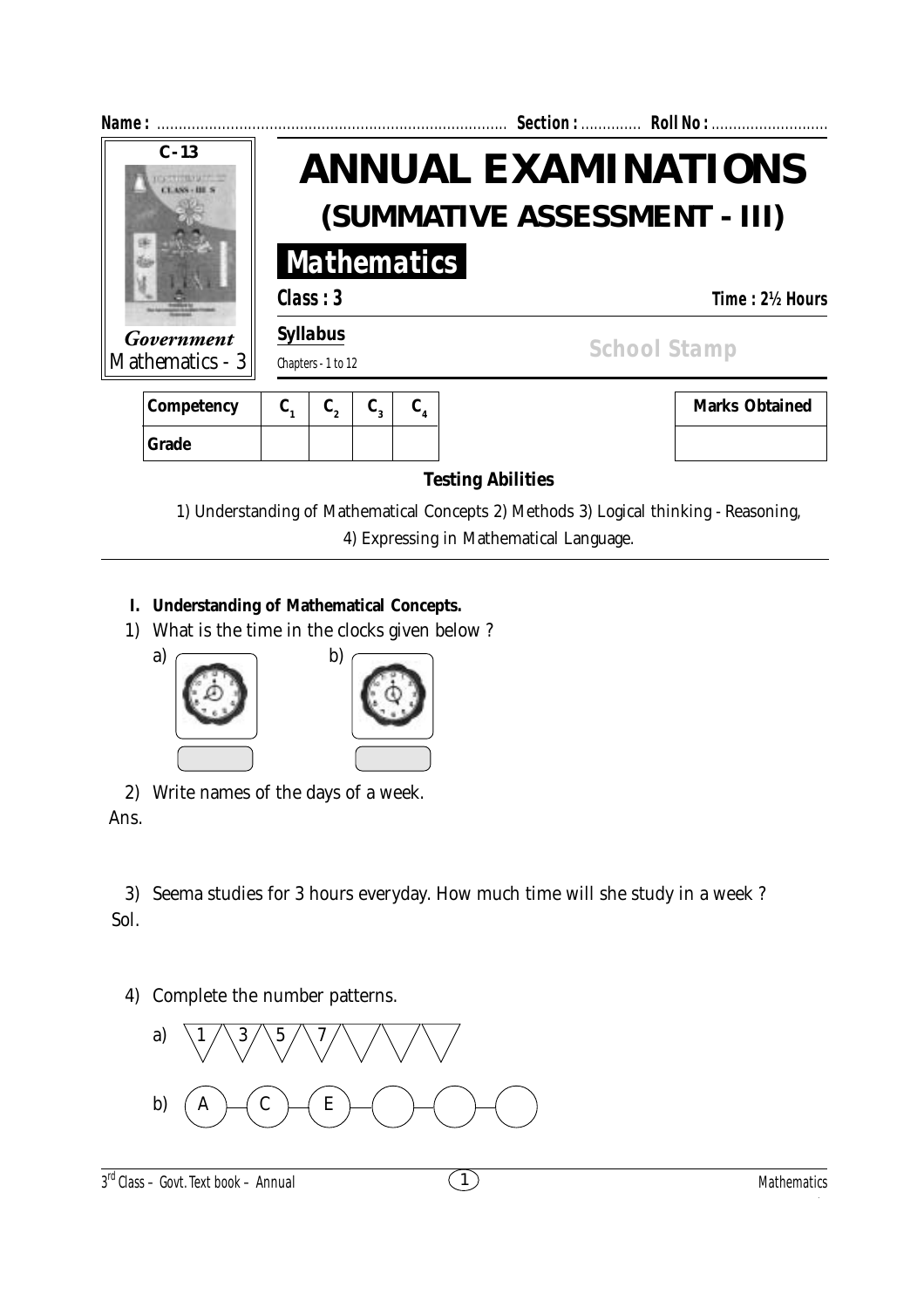5) Circle the number nearest to the given number.

| a) $35$ : | 30 | 40 | 50 |
|-----------|----|----|----|
| b) $58:$  | 50 | 55 | 60 |

# **II. Methods.**

- 1) Do with the calendar of October, 2011.
	- a) How many Sundays are there in the month ?
	- b) How many Fridays are there in the month ?
	- c)  $5<sup>th</sup>$  is a wednesday. The next wednesday is on  $\sqrt{ }$
	- d) Last day of the month Date :  $\frac{ }{ }$  Day :  $\frac{ }{ }$
	- e) After the last day of the month the next date is

| UUUUUI, ZUTT      |   |                |                |                |   |    |  |
|-------------------|---|----------------|----------------|----------------|---|----|--|
| S                 | M |                |                | T W Th F       |   | Sa |  |
|                   |   |                |                |                |   |    |  |
| $\overline{2}$    | 3 | $\overline{4}$ | $\overline{5}$ | 6              | 7 | 8  |  |
| 9                 |   |                |                | 10 11 12 13 14 |   | 15 |  |
| 16 17 18 19 20 21 |   |                |                |                |   | 22 |  |
| 23 24 25 26 27 28 |   |                |                |                |   | 29 |  |

October, 2011

 $|30|31|$ 

2) Minesh has put pictures of many animals in his room. The table given below tell you the number of pictures of each animal.

| Animal | Pictures of animals |
|--------|---------------------|
| Lion   |                     |
| Monkey |                     |
| Deer   |                     |
| Tiger  |                     |
| Dog    |                     |

- a) Pictures of which animals are more in the room ?
- b) How many pictures are there in his room ?
- c) The pictures of which animal are more in number lion or deer ?
- d) The pictures of which animals are equal in number ?
- e) The pictures of which animal are the least in number ?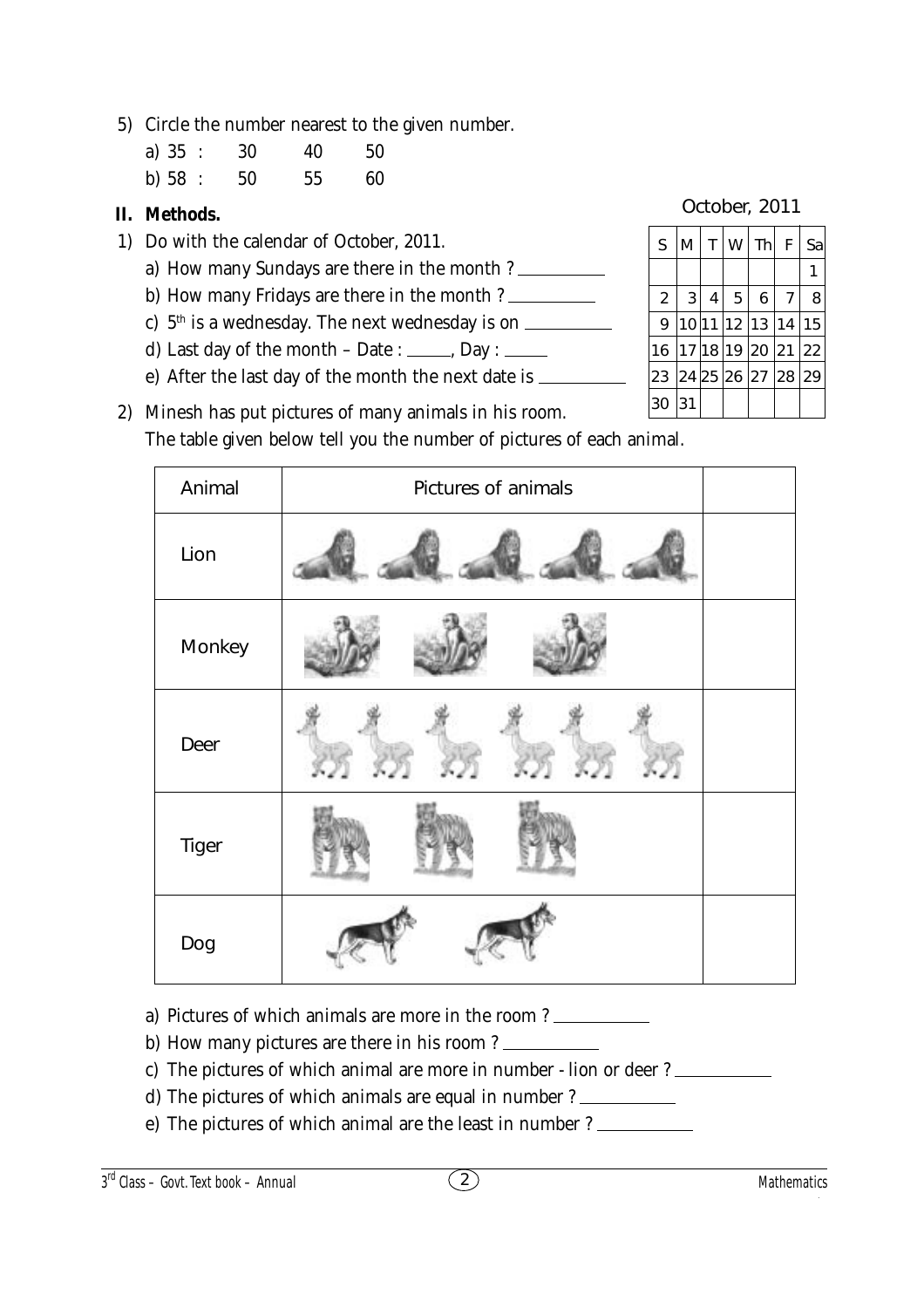#### **3) Fill the blanks.**

|                       |                                | c) $15 \div \_ = 5$ |
|-----------------------|--------------------------------|---------------------|
| d) $5 \times \_ = 15$ | e) $\frac{1}{2} \times 4 = 20$ |                     |

### **III. Logical thinking - Reasoning.**

1) 96 cm of thread is divided into 6 equal parts to make garlands. What will be the length of each garland ?

Sol.

## 2) Multiply as shown in the example given below.

| a) $2 \, 3$ |  | b) $3 \t1$ | c) 4 $3$ |            |  |
|-------------|--|------------|----------|------------|--|
| $\times$ 3  |  | $\times$ 5 |          | $\times$ 3 |  |
|             |  |            |          |            |  |

3) How many flutes are there ?



4) Dhoni consumes 3 litres of milk, daily. How much milk will he consume in 30 days ? Sol.

5) Look at the pictures given below. Does the line divide it the pictures into two equal halves ? Tick ( $\checkmark$ ) the correct ones.



 $3<sup>rd</sup> Class - Govt. Text book - Annual$  and Cass – Govt. Text book – **Annual**